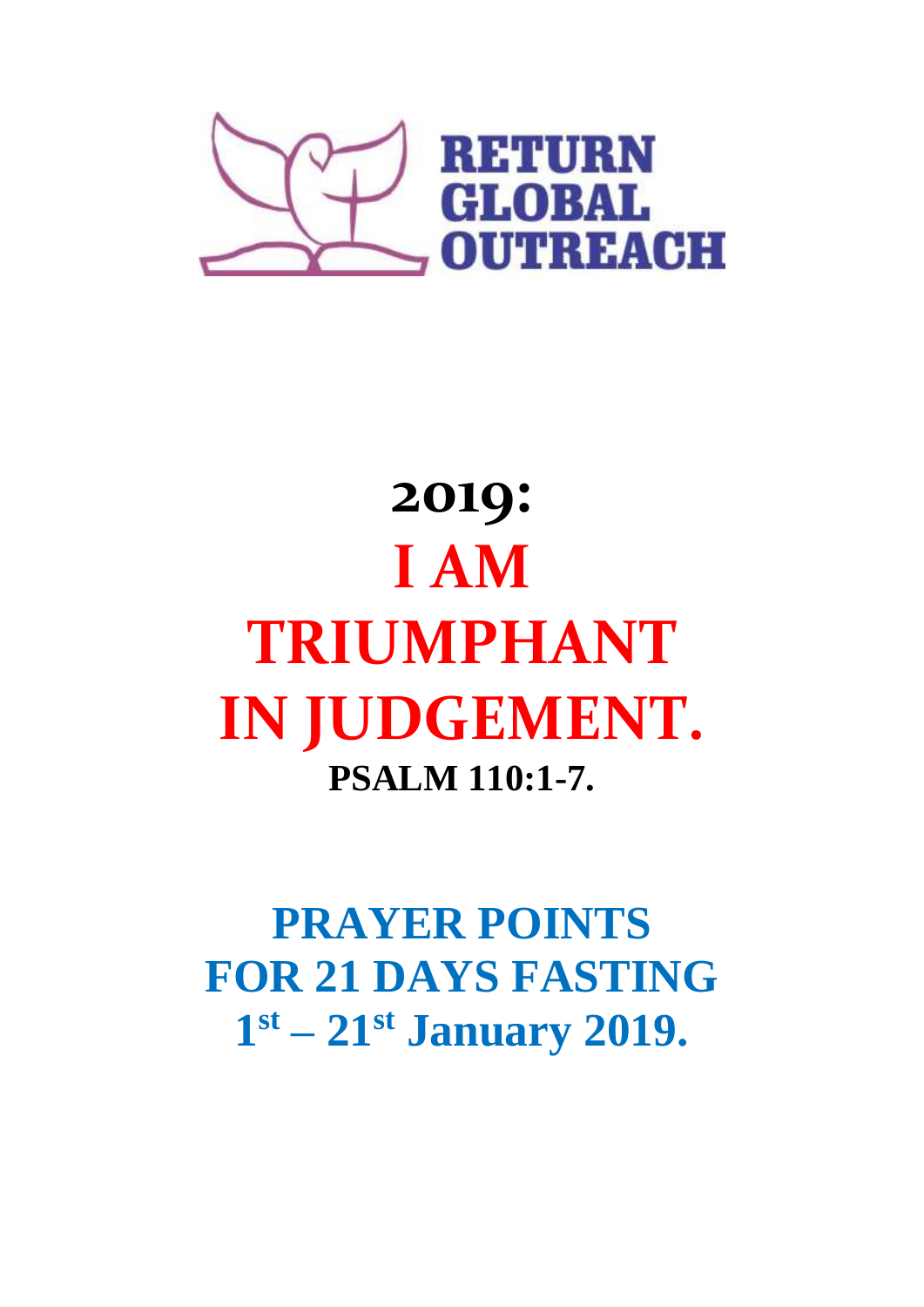## **1st January 2019.**

- Father, let the theme for the year, answer in the lives of every Champion and Partner of Return Global Outreach. Ps. 110:1-7.
- Jesus, ride Triumphantly in Judgement over all the enemies of your people. Ps110:1-2
- LORD in 2019, cause our enemies to go into eternal extinction. Is 41:10-12.

## **2nd January 2019.**

- Father, I make complete room in me for the actualization of your will in 2019. I will not be a hinderance to your agenda for my life in this new year. Luke 1:38
- Jesus in 2019, raise more dedicated and committed Champions across the nations of the earth. Rom 11:4.
- Oh LORD in 2019, cause Champions and Partners of RGO to prosper greatly in every area of life. We decree Exponential Increase, Great Financial Liftings, Career Promotions, Ministerial Breakthroughs and Family Fruitfulness in Jesus name. Prov 4:18

#### **3rd January 2019.**

- In 2019, we shall not record any loss of life. There shall be no accident or mishap. We shall ride through this year in Glorious joy. Ps. 91:7-10
- Jesus, Champions and Partners will not only be blessed. We shall be blessings to the nations in 2019.Gen 12:3, Deut. 15:6
- Father, make me your Sharp and Effective Instrument of Judgement. Jer 51:20-23.

- Jesus, baptise me with your Spirit of Kingdom Service. Make me productive and efficient for your end time agenda. Isaiah 42:1.
- Father, cause your Grace to multiply upon me. 2Peter 3:18
- Let there be a fresh release of Grace, Wisdom, Courage, Strength, Visionary Clarity and Spiritual Insight with proofs and Testimonies upon the Leadership of RGO, and the family. Eph 1: 17-18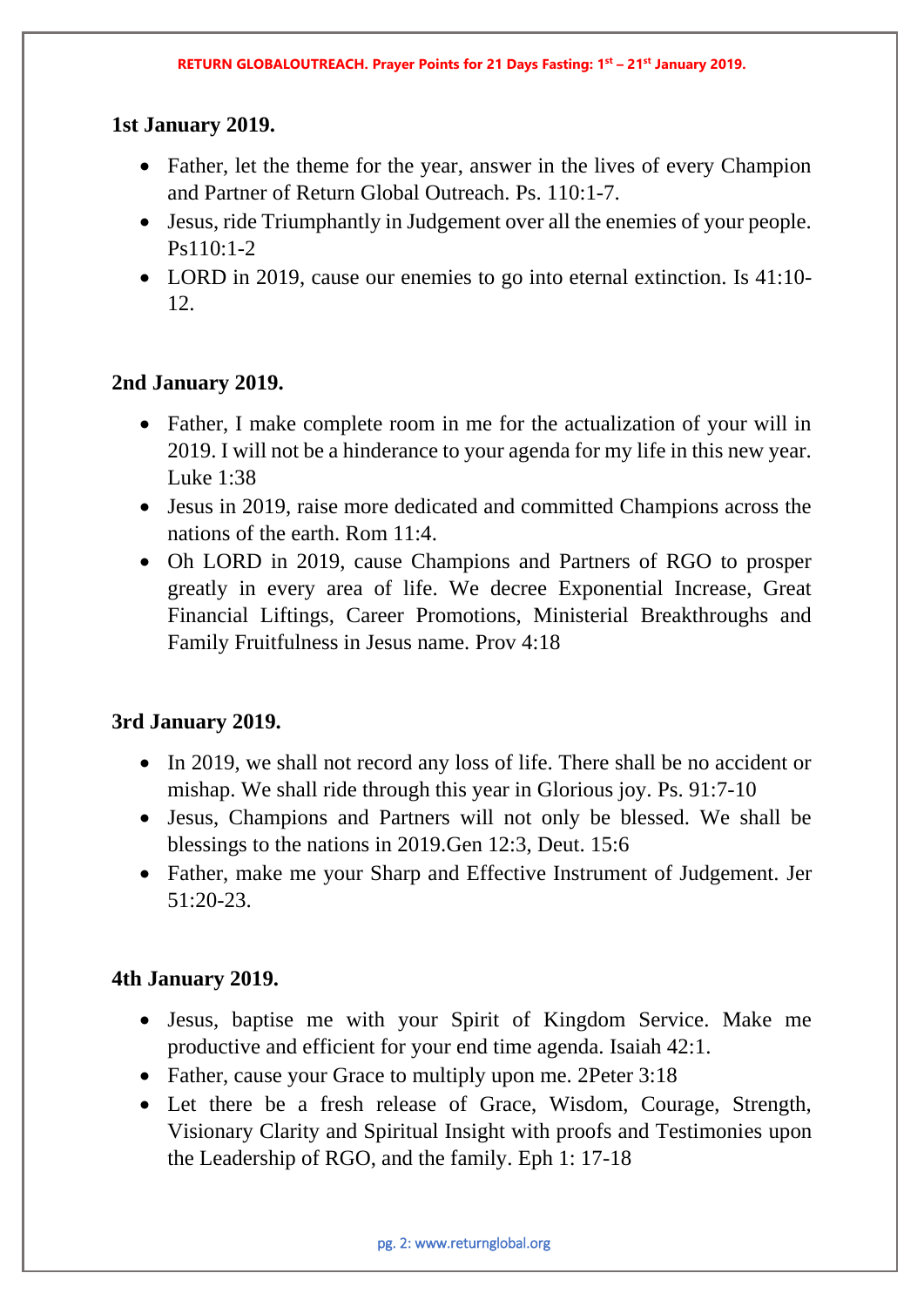#### **5th January 2019.**

- LORD, let every evil programmed into 2019 be far away from me and my household. Ps 91:1-16.
- Let the wickedness of the wicked swallow them up this year. Ps. 91:9
- LORD, restore and establish the destiny of Nigeria. Is 62:1,6-7.

## **6th January 2019.**

- Father visit my foundations today and destroy every strong man in my family. Is 49:15-16.
- Oh LORD in 2019, destroy every leader and cabal that has toiled with the destiny of Nigeria. Ps 110:6.
- Jesus, surround me and my household with your wall of fire. Zech 2:5.

## **7th January 2019.**

- Father, cause the horse and the riders against us to fail beyond recovery. Exo 15:1.
- Oh LORD, let accident, bloodshed and calamity be far from our dwelling place from this year 2019. Ps 91:10.
- Jesus, use RID Leadership Academy to equip people from all nations for the fulfilment of the Great Commission. Eph 4:11-12

#### **8th January 2019.**

- Father, cause your Heavens to be open over my life and all the works of my hands. Gen 7:11
- Jesus, send strange help to me this year. 1 Chron 12:21-22.
- Daddy, visit your Church and wipe out all forces that have contended with you. Mark 11:15-16.

#### **9th January 2019.**

• Jesus, the silver and gold belong to you. Therefore, channel them into my hands this year. Hag 2:8-9.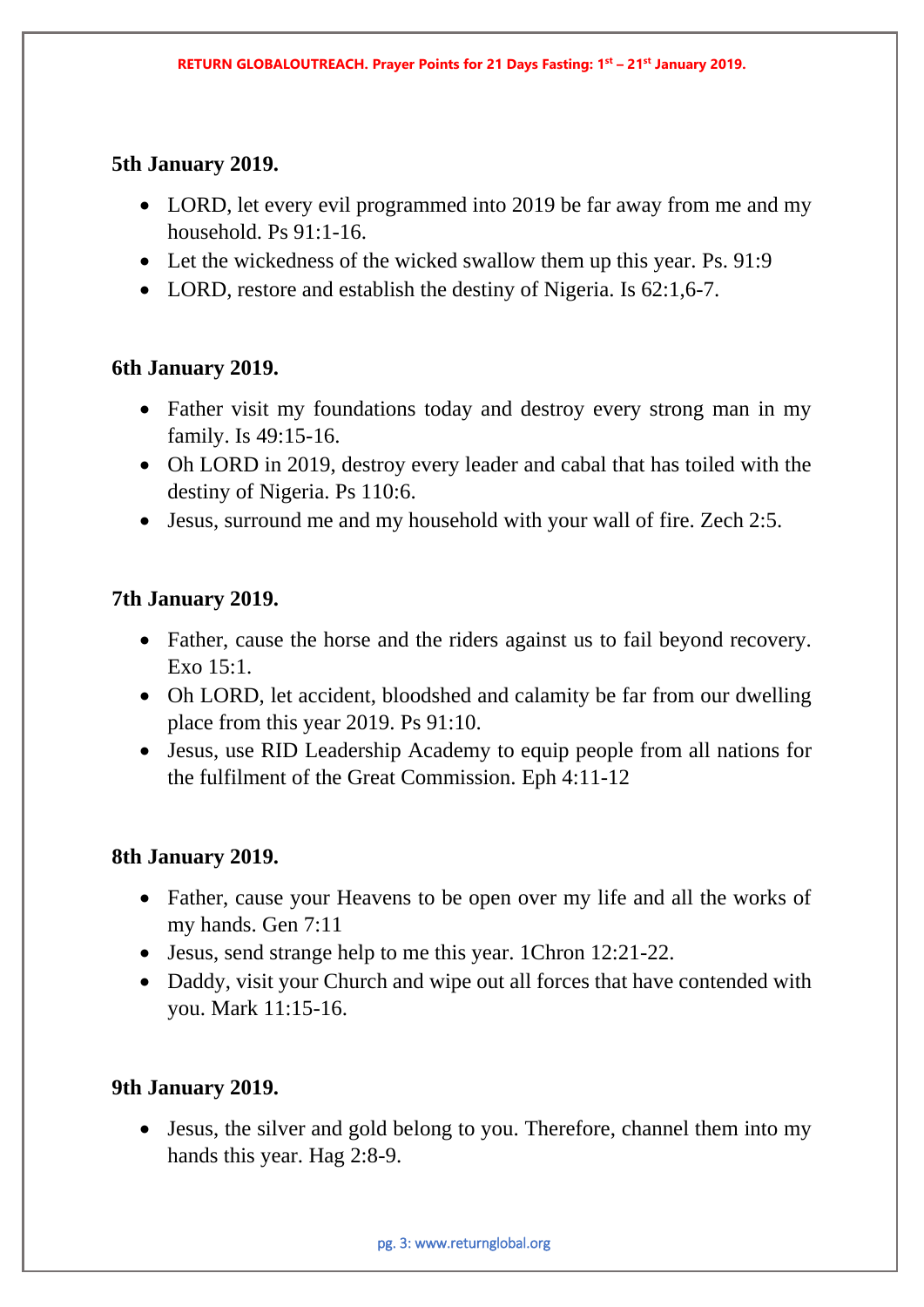- Father, deliver me from every form of waste and error. Dan 6:4.
- This year, enlarge my coast and cause me to enjoy global order of breakthroughs in all the works of my hands. Is 54:2-3.

## **10th January 2019.**

- Jesus, release your Oil of Favour upon my life. Prov 3:4; 8:35.
- LORD by your Oil of Favour, attract the wealth of the nations into my hands. Is 45:3
- From today, I begin to command the wealth of the nations to the glory of the LORD. Is 45:3

# **11th January 2019.**

- Today, I rise above the mighty men in my field and career. Jud 5:13.
- Jesus, let 2019 be the year of restoration of all my wasted years, opportunities and resources. Joel 2:25.
- Father, as you are counting those appointed for unusual lifting this year, count me in on the first row. Dan 6:3.

# **12th January 2019.**

- Father in 2019, give me a testimony that will change the story of my family and lineage forever. Ps. 126:1-6.
- Oh LORD, remember my offerings and sacrifices. Let 2019 be my own year of harvest. Ps 20:1-4.
- Father in this year, let the glory assigned to my destiny begin to manifest fully. Destroy all familiar spirits against my life and destiny. Ps 3:3.

- Oh LORD, cause the Return Mandate received by your servant, Bro Deji David Olanrewaju (Go to the North and Raise ME a People; Build MY House and Bring All Men to ME), to find practical fulfilment more than ever before. Jer 3:15-17.
- Jesus, send dedicated and committed professionals from every sphere of influence as Partners and Co-workers of this Ministry. Obadiah 1:20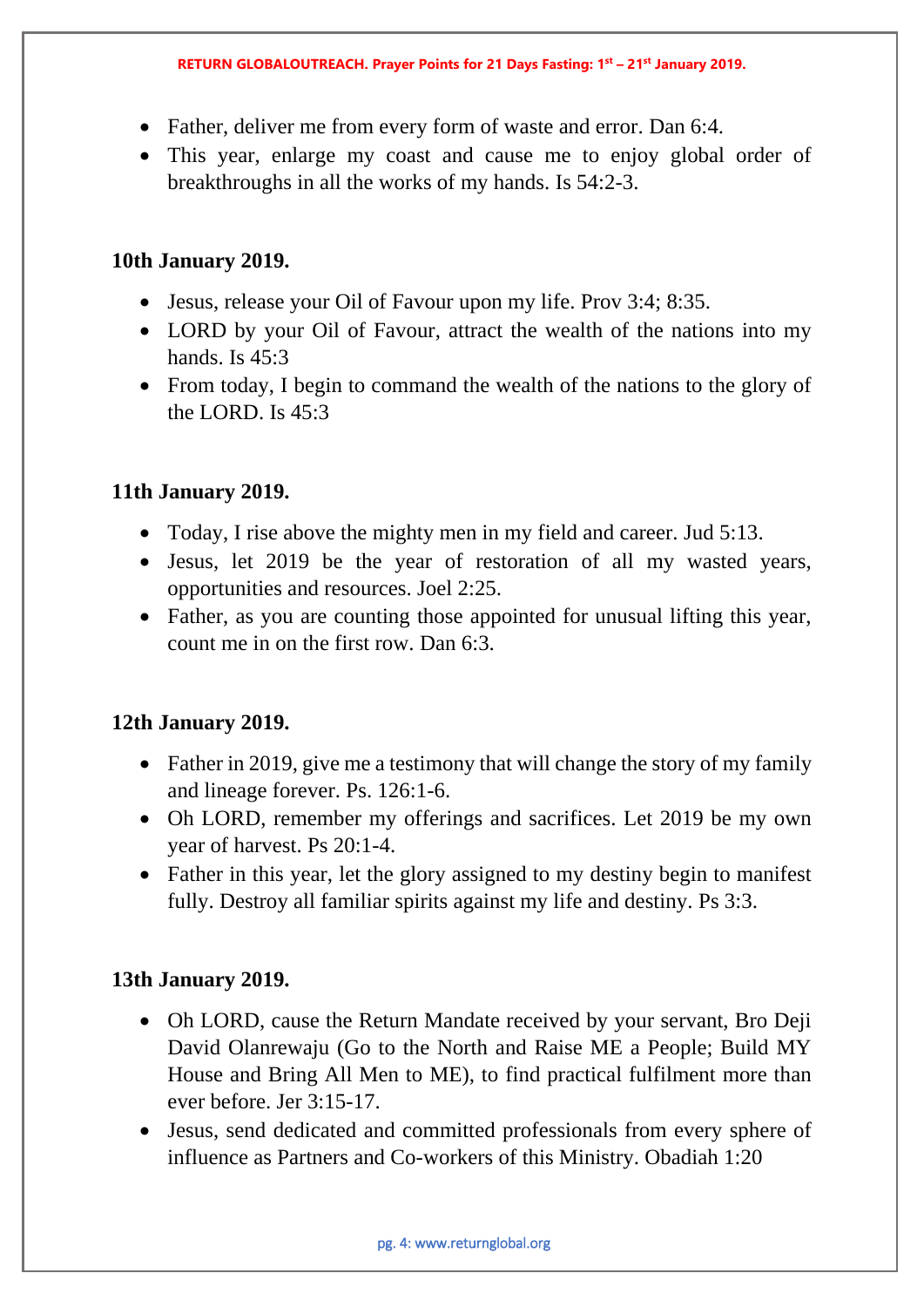• LORD, fill our lives with your Holy Spirit. Let every wilderness in your people begin to produce outstanding proofs and fruits. Isaiah 32:15.

# **14th January 2019.**

- Father, take Return Global Outreach and every Ministry arm to your Next Level of Ministerial impact for Global Reconciliation. Eze 47:3-5.
- Father, catapult Return Global Outreach and the Leadership into the realms of Unequalled Supernatural Glory. 2Cor 3:18
- Heavenly Father, release fresh Grace upon your Church to rise into Leadership in every sphere of influence across the Nations of the earth. Is. 2:2

# **15th January 2019.**

- Oh LORD, bring your Church into the Stature of the fullness of Christ Jesus. Eph. 4:12-13.
- LORD, I rise into the fearful order of your blessings this year. Ps 67:7.
- LORD, rebrand your Bride for the fullness of your glory. Rev 21:2.

# **16th January 2019.**

- Jesus, I will not be found missing when your Return for your Spotless and Glorious Church. 1Thes 4:17.
- Jesus, cause Champions and Saviours to arise from your Church, in order to enforce Kingdom culture in every facet of human endeavour. Obad.1:21
- Father, deliver Minister and Missionaries across the nations, from the spell of distractions and unfaithfulness. Is 59:16

- LORD, Strengthen the commitment and dedication of Ministers and Missionaries. Amidst persecutions and adversity, bless your servants with greater proofs. Zech.4:7-9
- Father, let every Ministry Outreach in 2019 produce substantial and lasting impact in the lives of people and communities we reach.1Cor 9:12, Acts  $8.6 - 8$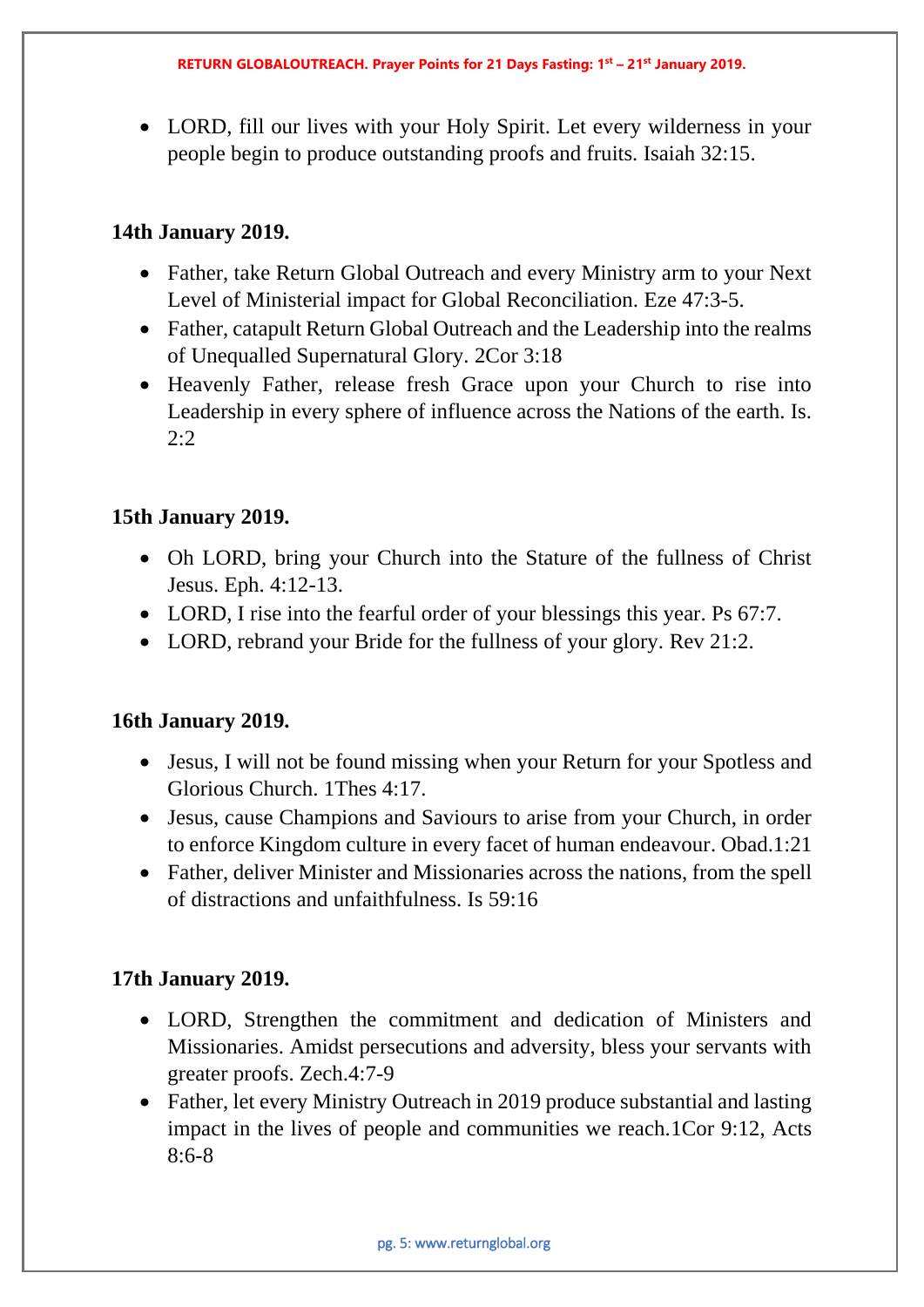• Jesus, grant great outpouring of your Holy Ghost with His Fruit, Gifts and Ministries at every of our meetings in 2019.Acts 3:19, Acts 10:38

## **18th January 2019.**

- Father, grant unusual and instant testimonies to be recorded at all our meetings, thereby resounding your Gospel and drawing many more to your Kingdom. Acts 2:43,47
- Holy Spirit, grant every one we reach this year: through books, audios, Online posts, Live Streaming, Trainings, Retreats, meetings, etc; irrecoverable experience with your Power and the Love of Jesus. John 1:49-51.
- Father cause every Ministry Outreach to enjoy Supernatural Overflowing Financial Lavish. Ps. 67:7.

## **19th January 2019.**

- Father, use RID Leadership Academy to build Savours and Deliverers across the nations for effective Workplace Ministry. Eph 4:11-12,  $Ohad 1:21$
- Father, everywhere we have fallen, begin to elevate us and promote us. Ps 126:1-6.
- Holy Spirit, from 2019 begin to Graduate and Send Forth Global Deliverers yearly from RID Leadership Academy.Obad.1:21

- Father, let the impact of this Kingdom Institute be immeasurable and eternal on Leaderships across the nations of the earth. Matt 28:19-20
- Every power claiming lordship over my family, receive God's terrible judgement today. Is. 49:15-16
- Jesus, ride through and execute your Judgement upon the nations of the earth, in order to establish your Righteousness. Is 26:9